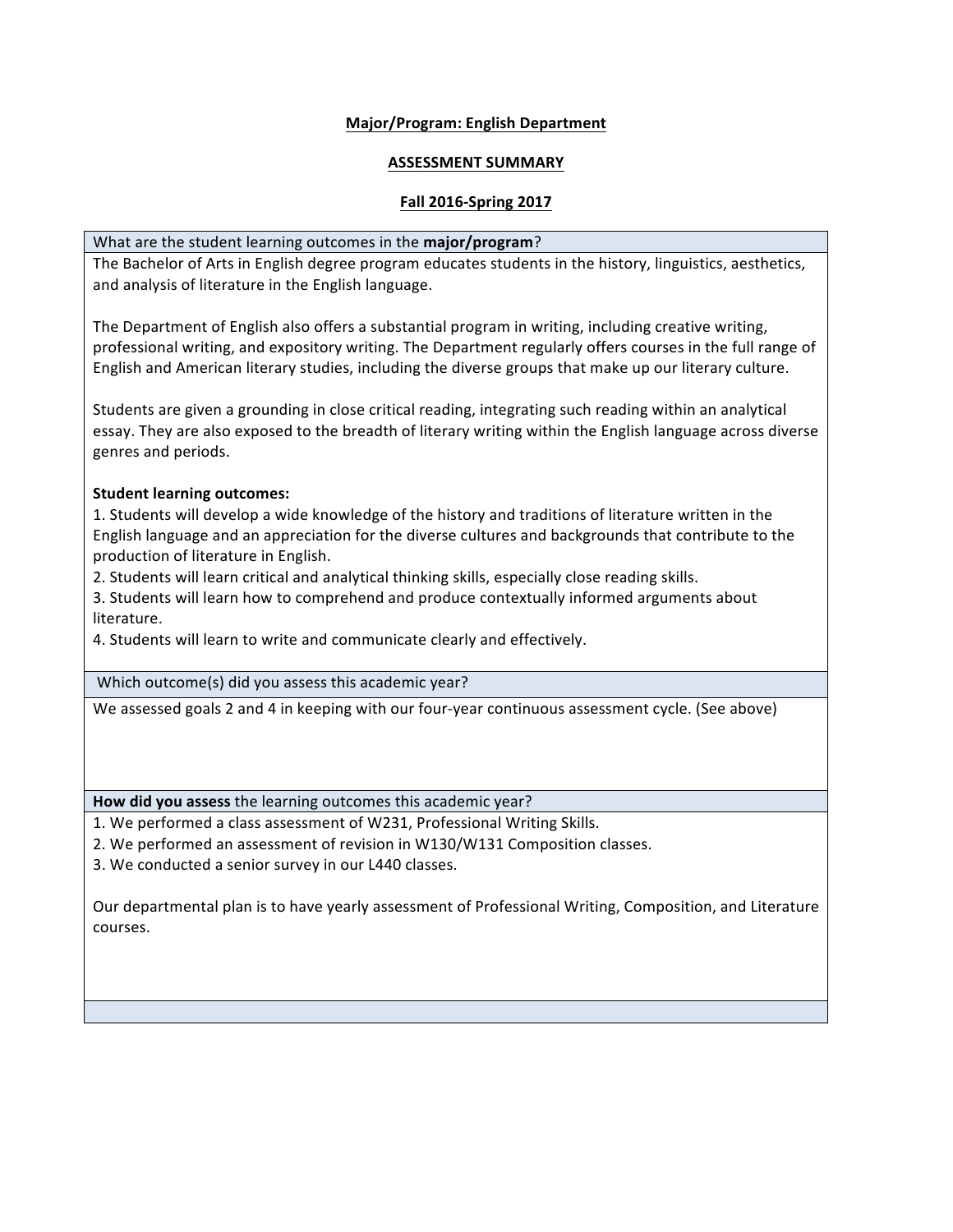1. In W231, we focused on two outcomes (1. Students should show an awareness of audience. 2. Students should communicate in a clear, efficient style). To assess the outcomes, students in five W231 courses were given the same assignment, and those were collected and analyzed by the Director of Professional Writing. Our results found that the students are more aware of audience in content than in form, so the average of content awareness was 3.5 on a 1-5 scale, whereas the awareness of starting with the main point was a 2.4 on a 1-5 scale and only 30% crafted the correct business format.

2. With W130/W131 the Composition committee assessed how revision was being completed across the many different sections of the class. The committee found that the actual revision process was similar across the classes but that it was not achieving the same results because of the difference in student ability levels across the classes. The committee was concerned since passing introductory composition correlates with higher retention rates overall, so the committee decided to switch the placement test to see if that allows the department to place students in the correct classes. It is the hope of the Composition committee that revision will work better with students who are placed in the correct classes.

3. We conducted a senior survey in our L440 capstone course. The results of this survey made it clear that students are not aware of the graduate school options or field options available to them upon graduation.

 **Please describe any programmatic changes you have made or are planning to make based on the data you have collected (action steps).**

1. We are planning to have W231 teachers stress the format of the documents more than they do currently, and we will continue our assessment of these programs. There was also a discrepancy among classes, so we make sure all teachers are consistent with the main topics.

2. We implemented a new placement test. Now students write an essay in response to a prompt, and then two English teachers read the essay and agree on a placement for the student. So far, it seems to be working well, though we do not have data yet, but we have noticed there are a number of students who are on the border between the classes, and we are exploring the option of a summer bridge program for those students.

3. We have decided to do two things in response to this problem. First, we are going to run a survey in advising." We will invite all the current majors in for a long advising session (30-60 minutes) where we discuss their future planes. We want to make sure they know what to do or know how to find out what to do after graduation. lower level classes to see what the students know so that we can use that as a guide to helping them learn about options after graduation. Second, we are going to implement a process of "aggressive

1-3 Group Action: we have decided on some departmental actions steps that hopefully will help some global issues students have expressed formally on the senior reviews and informally during office conversations.

-- Students have been confused about who to consult for advising, so we have decided to divide the new majors between advisors. In the past, the chair has been responsible for advising all majors.

-- Students have said that communicating with professors has been difficult. Besides the new "aggressive advising" process, we have decided to start a department e-newsletter to